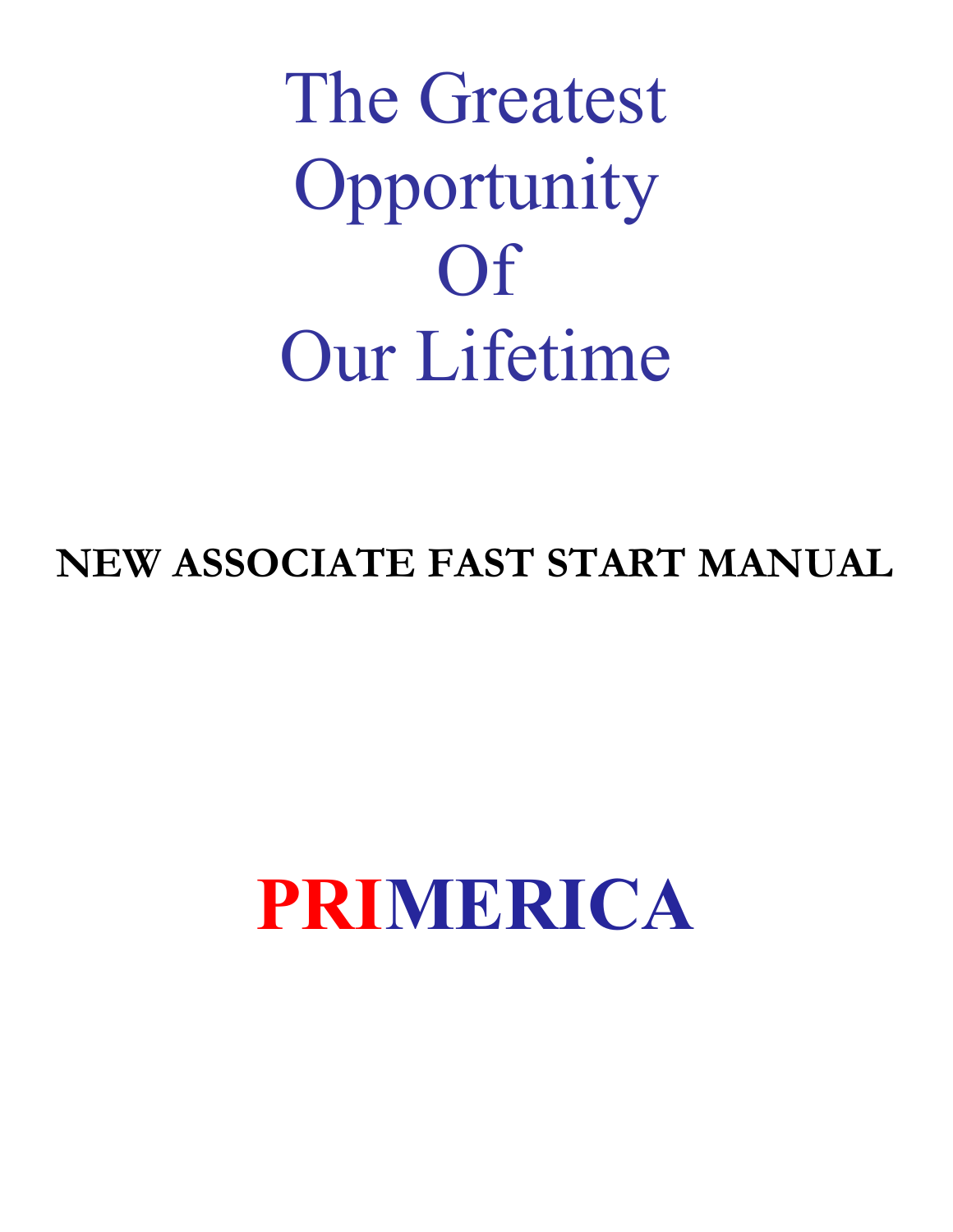# **GETTING OFF TO A FAST START**

*Earn 50,000 points on Builders Track and witness 4 Life Transactions (one can be your personal policy) in your first 30 days and qualify for the Fast Start Award Program. Your trainer will explain the details!*

#### **Keys to Success:**

- If you follow our system, every goal or dream you have, can and will be accomplished.
- Within about 60 days from now you will be licensed and trained along with 1, 2, maybe even 3 or more licensed and trained people who are in our market, know a lot of people and have credibility.
- Several others on your team will be on track to do the same.
- You'll have an unlimited number of appointments to go on because of all of the new recruits coming on to your team that need to be field trained and you will be in a position to earn  $$2,000 - 5,000$  per month
- You'll be on track to be RVP within 6 months or so, however you may want to go RVP in 12-18 months, so you're mature enough in the business to run your own office.
- You could earn \$30k \$50k in income your first year, and \$150k \$250k plus your second year in the business.

#### **So, on a scale of 1 10, what is your desire to make all of this happen?**

- All you need to do while getting licensed is get me in front of 15 people that are in the right market, across the Kitchen Table in the next 30 days.
- How many days/nights can you give to Primerica right now?
- Who have you been thinking of that you would like to share this with? *Ex: Most Ambitious, Best People Person, Wants to Make More Money.* (Find out if they are qualified, if not set up interview or invite to the opportunity meeting)
- Great, let's go over what to say and role play a couple of times then we will set up your first few appointments.

#### **After we set up some appointments, then we will go over your Fast Start Manual in more detail.**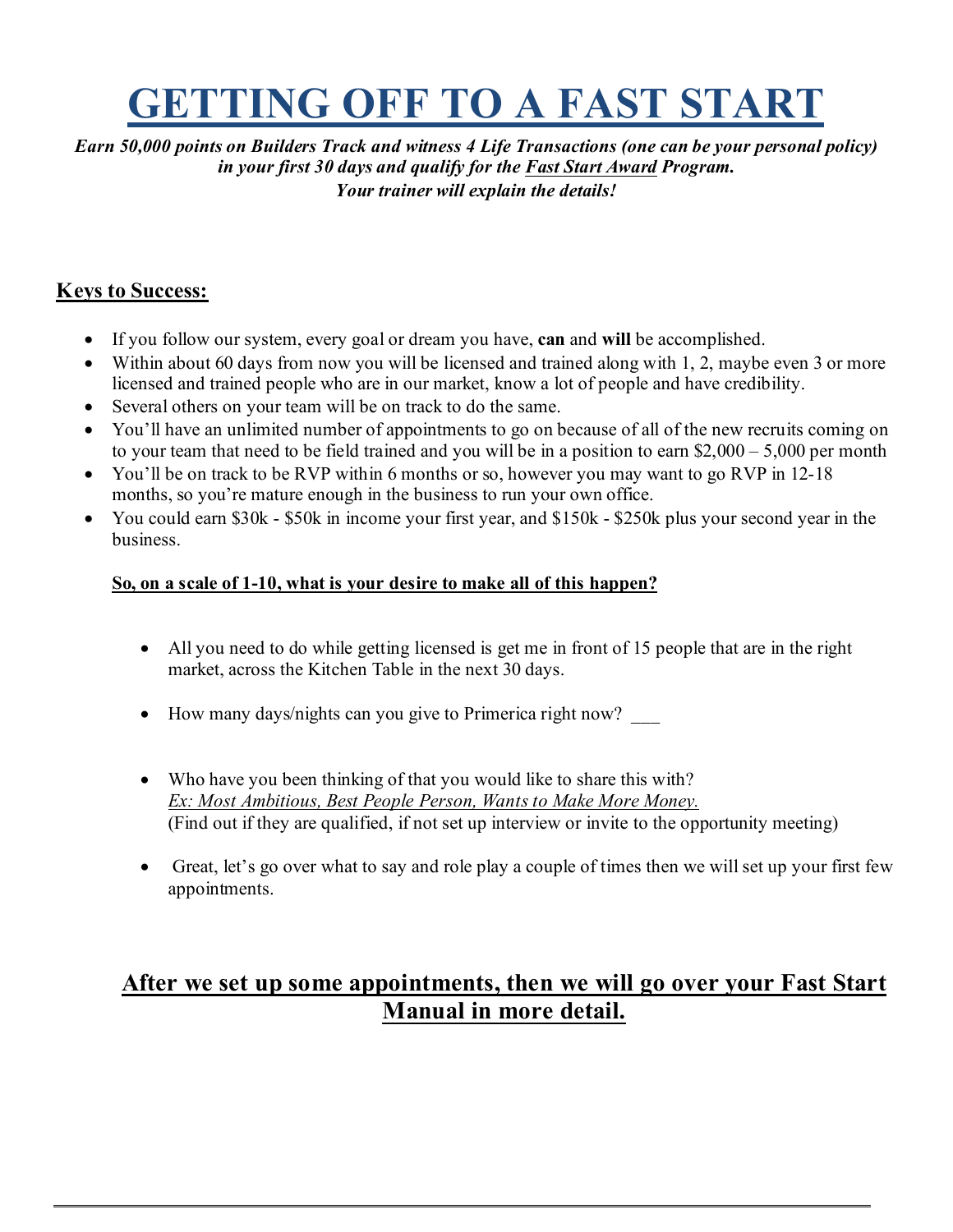# **SETTING APPOINTMENTS**

Hello \_\_\_\_\_\_\_\_\_\_\_\_\_\_\_\_\_\_\_\_\_\_\_\_\_\_\_\_\_\_\_\_\_\_, how are you doing? (WFA) Great! The reason I'm calling is I just got started with a new company that I'm very excited about. Would you help me out and allow me to come and show it to you  $\&$  \_\_\_\_\_\_\_? Great, what day would be better  $\qquad \qquad \text{or} \qquad \qquad \qquad ?$ 

#### **Possible Questions/ Objections**

#### *What is it?*

The name of the company is Primerica, I'm just learning about it so I don't want to try to explain it because I'll mess it up, when we come by I'll let my trainer explain it to you, so when 
6666666666666666665

#### *I don't think we are interested?*

Look if you're not interested and it's not for you, would you feel comfortable telling me no? (WFA) Yes.

GREAT THEN WHAT DAY WOULD BE BETTER I HAVE MON OR WOULD TUESDAY BE BETTER? 6 or 8 o'clock?

#### *I need to talk with my husband or wife first*

That's fine; I'm booking my schedule right now. What's usually the best time for the both of you? We'll just set up a tentative appointment and if it doesn't work you can call me and we'll move it another time okay? (WFA) Okay.

#### GREAT THEN WHAT DAY WOULD BE BETTER I HAVE MON OR WOULD TUESDAY BE BETTER? 6 or 8 o'clock?

#### **MAKE SURE THEY WRITE IT DOWN!**

 $\overline{NOTE: No\ confirming\ phone\ calls\ after\ I^{st}\ contact.}$ 

*If they ask you to call and remind them, say "You know what...I'm going to be pretty busy and don't want to forget or just miss you. I tell you what, I've got it written down. If an emergency comes up, give me a call. If I don't hear from you, I'll know that we're still on and we'll see you then. Would that be okay with you?*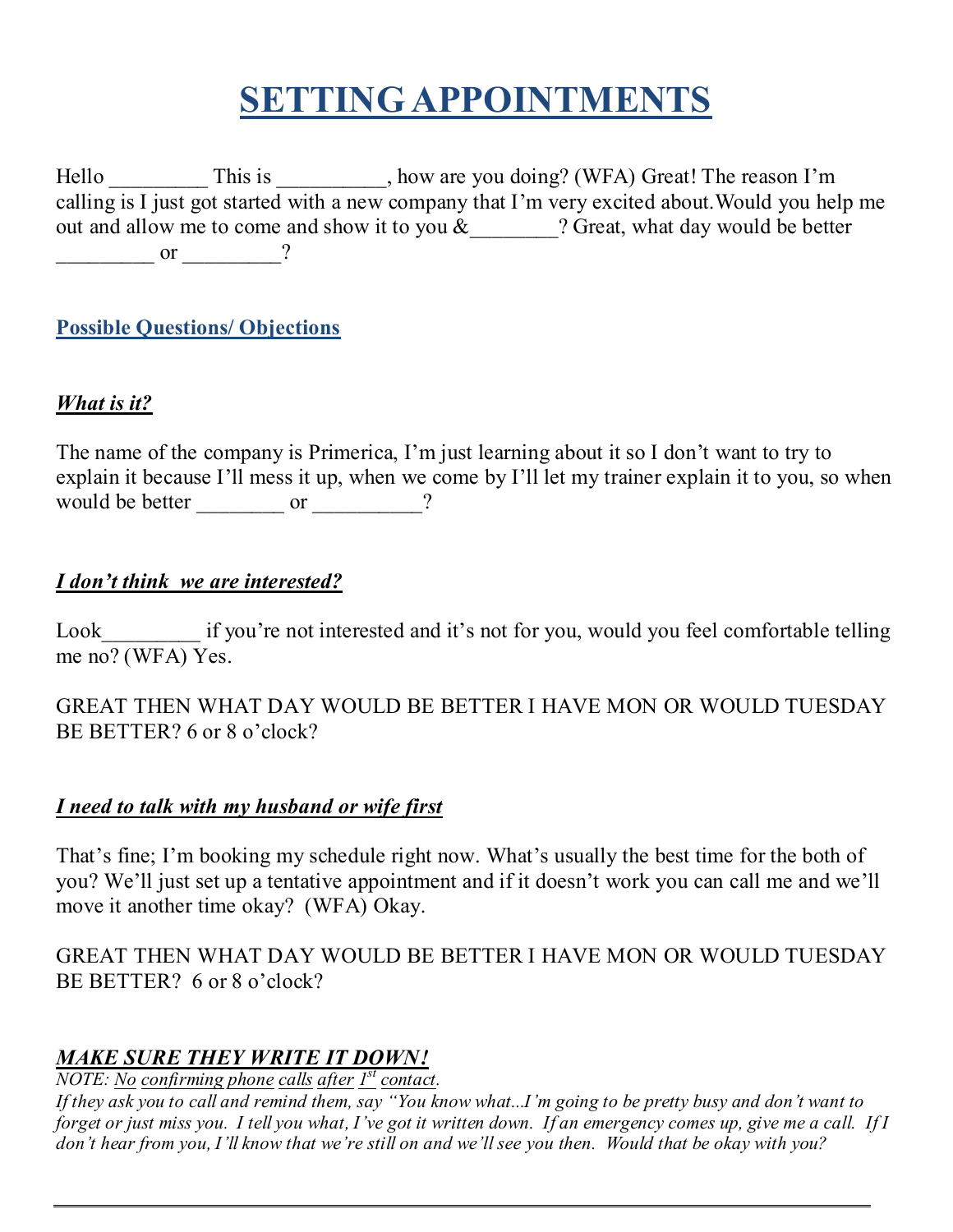#### THE RIGHT MARKET

Staying in the right market is critical to your success. If you work in the right market, you will get results and build a solid business. If you don't - you won't, it's that simple! (There are some exceptions, but they are rare, so spend most of your time working in the right market).

#### $Client$  – one point each

Married Age 22-55 Young children (under 16) Homeowner Employed

#### **Business** – one point each

Credible Motivated People Skills Competitive Desire to Make a Great Income

#### **TOP 25 LIST**

|                         | <b>Name</b> | <b>Phone Number</b> | <b>Address</b> | <b>Client</b> | <b>Business</b> |
|-------------------------|-------------|---------------------|----------------|---------------|-----------------|
| $\mathbf{1}$            |             |                     |                |               |                 |
| $\overline{2}$          |             |                     |                |               |                 |
| $\overline{\mathbf{3}}$ |             |                     |                |               |                 |
| $\overline{4}$          |             |                     |                |               |                 |
| $\overline{5}$          |             |                     |                |               |                 |
| 6                       |             |                     |                |               |                 |
| $\overline{7}$          |             |                     |                |               |                 |
| $\sqrt{8}$              |             |                     |                |               |                 |
| 9                       |             |                     |                |               |                 |
| 10                      |             |                     |                |               |                 |
| 11                      |             |                     |                |               |                 |
| $\overline{12}$         |             |                     |                |               |                 |
| $\overline{13}$         |             |                     |                |               |                 |
| $\overline{14}$         |             |                     |                |               |                 |
| $\overline{15}$         |             |                     |                |               |                 |
| $\overline{16}$         |             |                     |                |               |                 |
| 17                      |             |                     |                |               |                 |
| $\overline{18}$         |             |                     |                |               |                 |
| 19                      |             |                     |                |               |                 |
| 20                      |             |                     |                |               |                 |
| 21                      |             |                     |                |               |                 |
| $\overline{22}$         |             |                     |                |               |                 |
| 23                      |             |                     |                |               |                 |
| $\overline{24}$         |             |                     |                |               |                 |
| 25                      |             |                     |                |               |                 |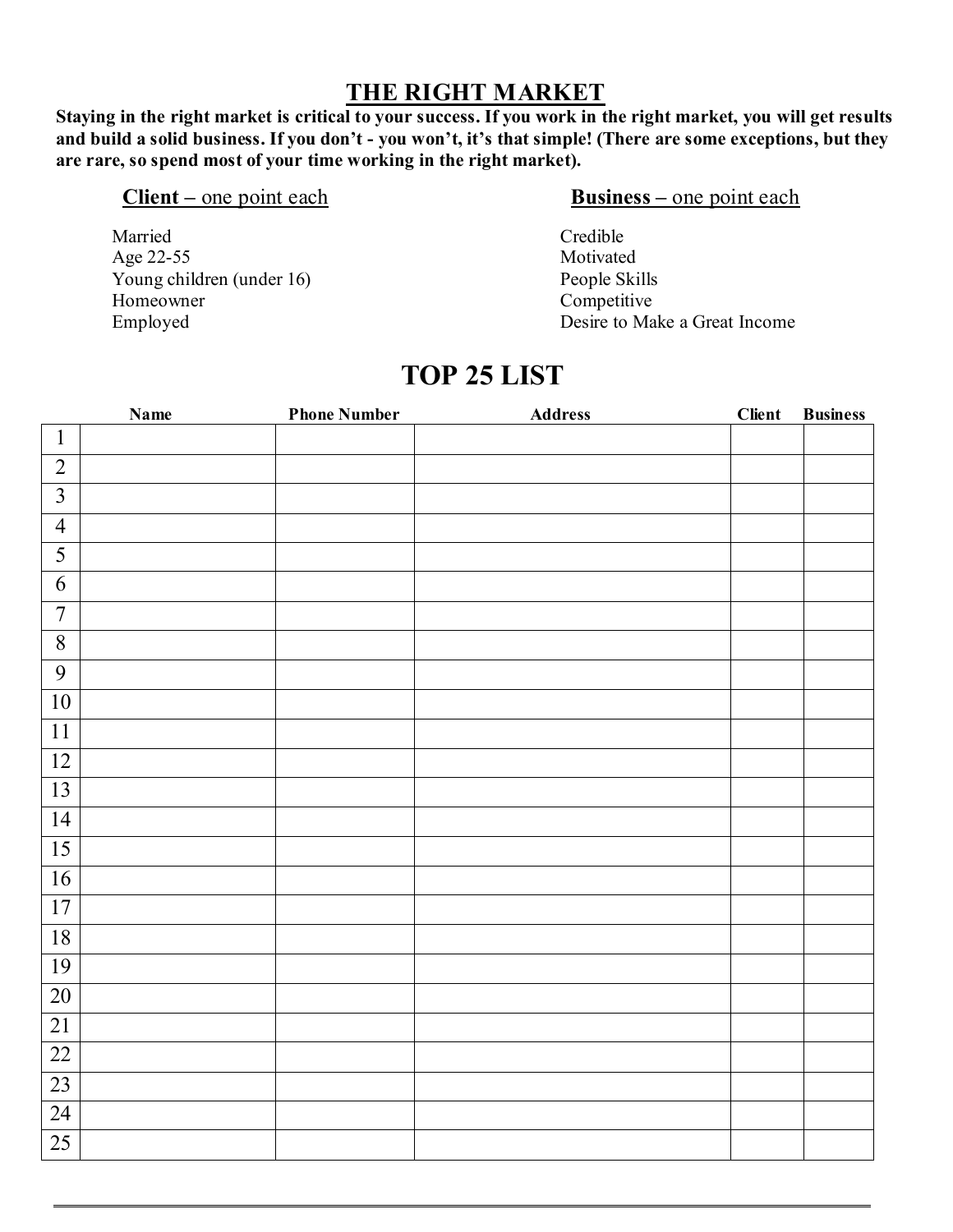# **GUIDE TO SUCCESS**

- 1. Get off to a fast start- (4 life transactions,  $\&$  50k pts 30 days or sooner, get your \$99  $\&$  \$200 for mobile device)
- 2. Show up to ALL meetings and Trainings (show up early & stay late)
- 3. Bring new guests with you to opportunity meetings
- 4. Listen to  $CD$ 's  $\&$  Read books
- 5. Order Lamarque system on www.winwithme.com
- 6. Study EVERYTHING on www.bartlettchampions.com
- 7. Register on www.primericaonline.com (INCREASE BUILDERS TRACK POINTS OVER 100k pts)
- 8. Get licensed while getting trained (Register for class on Builders track scoreboard)
- 9. Follow our system-Plug in- HIT YOUR GOALS AND DREAMS!

## **PLUG IN**

#### **WEEKLY OPPORTUNITY MEETINGS:**

 $\qquad \qquad \textcircled{a}$  7:00pm- Address is  $\qquad \qquad$ 

#### **WEEKLY TRAINING MEETINGS:**

 $(a)$  9:00am - Address is  $\qquad \qquad$ 

#### **WEEKLY CONFERENCE CALLS:**

666666666JHI# .?ACB>+6666666.6666666.6666666666-?K6666666666K

Cheryl Bartlett Call Sunday 7:45AM call in#: 218-844-0860-PIN#: 218828

#### **WEBINAR DAYS & TIMES (INVITATION BY EMAIL)**

Typical Hierarchy Webinars: Friday 6:55AM-8AM

| Others: |          |       |       |  |
|---------|----------|-------|-------|--|
| Day:    | $T$ ime: | 'Dav: | Time: |  |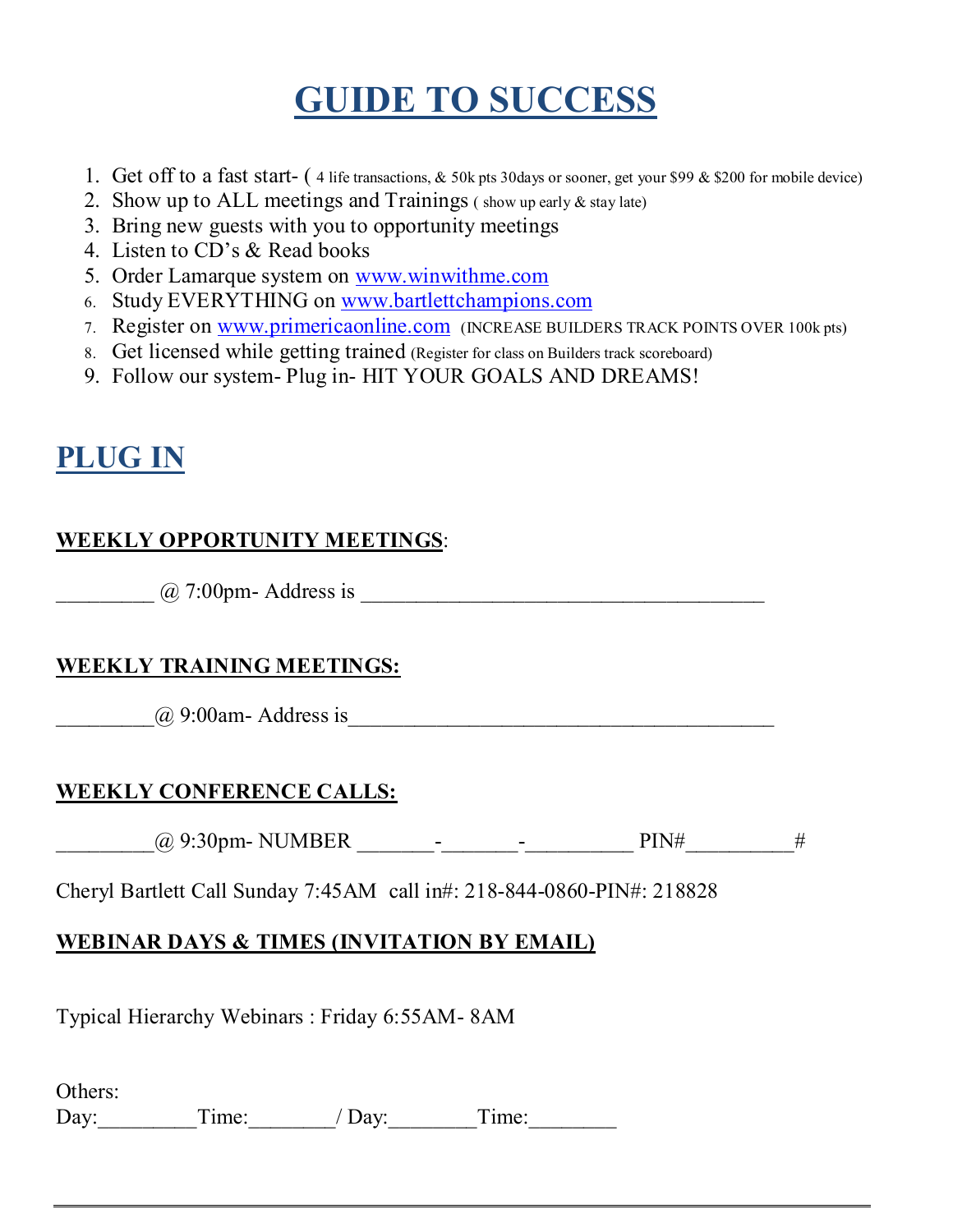### **The Builders Track Scoreboard and Bonus** The bigger the score the bigger the potential bonus!

Watch your score increase as your activity, production and achievements are documented. You can bonus for up to 6 production months following your staring month. Bonuses range from 10% for 50,000 points, up to 20% at 100,000 points.

### As a guide you should be at 50,000 points within 30 days, and 100,000 points within 60 days.

To update the category, just click on the title, update then refresh the screen.

|                                                                                                                                         |                     |           |                                                                                           |                                                                            |                |           |                                       | $\begin{bmatrix} 60 \end{bmatrix}$<br>12345 |                                                                            |                  | $\mathbf{\hat{z}}$                                                                                                  |
|-----------------------------------------------------------------------------------------------------------------------------------------|---------------------|-----------|-------------------------------------------------------------------------------------------|----------------------------------------------------------------------------|----------------|-----------|---------------------------------------|---------------------------------------------|----------------------------------------------------------------------------|------------------|---------------------------------------------------------------------------------------------------------------------|
|                                                                                                                                         |                     |           |                                                                                           |                                                                            |                |           |                                       |                                             |                                                                            |                  |                                                                                                                     |
|                                                                                                                                         |                     | Value     | Score                                                                                     |                                                                            |                | Value     | Score                                 |                                             |                                                                            | Value            | Score                                                                                                               |
| Goals                                                                                                                                   | V X                 |           | 1.000                                                                                     | <b>Contact List</b>                                                        |                | $100 =$   | 2,500                                 | Debt Approved                               | V X                                                                        | $1,000 =$        | 1.000                                                                                                               |
| Attend Meetings                                                                                                                         | $\mathbf{1} \times$ |           | 500                                                                                       | Appointments                                                               | $\vee$         | $500 =$   | 5,000                                 | Life Licensed                               | V X                                                                        | $5,000 =$        | 5.000                                                                                                               |
| Personal FNA                                                                                                                            | $V \times$          | $1,000 =$ | 1.000                                                                                     | <b>Bring Guests</b>                                                        | $V_X$          | $500 =$   | 5.000                                 | SR Rep and 3x3                              | V X                                                                        | $5.000 =$        | 5,000                                                                                                               |
| Online Orientation                                                                                                                      | v x                 |           | 1.000                                                                                     | Recruits                                                                   | 5.75x          | $2,500 =$ | 14,375                                | District and 6x6                            | Vx                                                                         | $5,000 =$        | 5.000                                                                                                               |
| Life Pre-Licensing                                                                                                                      | $\vee$ x            |           | 9,000                                                                                     | Life Apps                                                                  | $10.00 \times$ | $2,500 =$ | 25,000                                | Division and 9x9                            | V X                                                                        | $5,000 =$        | 5,000                                                                                                               |
| Life Exam Guarantee                                                                                                                     | $\vee$ X            |           | 2,500                                                                                     | Other Apps                                                                 | 6.25x          | $1,000 =$ | 6,250                                 |                                             |                                                                            |                  |                                                                                                                     |
|                                                                                                                                         |                     |           |                                                                                           |                                                                            |                |           | 58,125                                |                                             |                                                                            | Subtotal: 21,000 |                                                                                                                     |
|                                                                                                                                         |                     |           |                                                                                           |                                                                            |                |           |                                       |                                             |                                                                            |                  |                                                                                                                     |
| 94.125<br>Score:<br><b>July 2009</b>                                                                                                    |                     |           |                                                                                           |                                                                            |                |           |                                       |                                             |                                                                            |                  |                                                                                                                     |
| <b>Bonus Rate:</b>                                                                                                                      |                     |           | 19%                                                                                       |                                                                            |                |           |                                       |                                             |                                                                            |                  |                                                                                                                     |
| \$5,672.72<br>MTD Premium: QBI 70.00%<br><b>Bonus Qualification Details</b><br>\$754.47<br><b>Bonus Amount:</b><br><b>Bonus History</b> |                     |           |                                                                                           |                                                                            |                |           |                                       |                                             |                                                                            |                  |                                                                                                                     |
|                                                                                                                                         |                     |           |                                                                                           |                                                                            |                |           |                                       |                                             |                                                                            | 19%<br>20%       |                                                                                                                     |
|                                                                                                                                         |                     |           | <b>Prepare and Get Ready</b><br>$1,000 =$<br>$500 =$<br>$100 =$<br>$9,000 =$<br>Subtotal: | <b>Builders Track Scoreboard for Bobby Peterman</b><br>$2,500 =$<br>15,000 |                | $\vee$    | <b>Produce and Build</b><br>Subtotal; |                                             | Rep ID:<br>$0\%$ -Scores over 50k could earn bonuses! $-40$<br>21 T<br>-52 | <b>Find Rep</b>  | O<br>Refresh<br><b>Achievements</b><br>Score 10k - 20k - 30k - 40k - 50k - 50k - 60k - 70k - 80k - 80k - 90k - 100k |

| Goals:                                                                                                  | Set your goals and increase your score by 1,000 points.                                                                                                                                                                                            |  |  |  |  |
|---------------------------------------------------------------------------------------------------------|----------------------------------------------------------------------------------------------------------------------------------------------------------------------------------------------------------------------------------------------------|--|--|--|--|
| <b>Attend Meetings:</b>                                                                                 | Office Manager will document meeting attendance.                                                                                                                                                                                                   |  |  |  |  |
| <b>Personal FNA:</b>                                                                                    | Complete your personal FNA, increase your score by 1,000 points                                                                                                                                                                                    |  |  |  |  |
| <b>Online Orientation:</b>                                                                              | Each video you watch adds 100 points to your score!                                                                                                                                                                                                |  |  |  |  |
| <b>Life Pre-Licensing:</b>                                                                              | Register, attend and complete class and increase your score by up to 9,000 points.                                                                                                                                                                 |  |  |  |  |
| <b>Life Exam Guarantee:</b>                                                                             | Learn how to qualify for the life exam guarantee and earn 2,500 points.                                                                                                                                                                            |  |  |  |  |
| <b>Contact List:</b><br>Enter your Top 25 contacts and get 100 points for each one, up to 2,500 points. |                                                                                                                                                                                                                                                    |  |  |  |  |
| <b>Appointments:</b>                                                                                    | Log and confirm your qualified appointments and get up to 5,000 points.                                                                                                                                                                            |  |  |  |  |
| <b>Bring Guests:</b>                                                                                    | Office Manager will document attendance.                                                                                                                                                                                                           |  |  |  |  |
| Receive personal recruit credit with no maximum score potential in this category.<br><b>Recruits:</b>   |                                                                                                                                                                                                                                                    |  |  |  |  |
| <b>Life Apps:</b>                                                                                       | Life Apps earn 2,500 points toward your score with no maximum score potential<br>in this category.                                                                                                                                                 |  |  |  |  |
|                                                                                                         | ** Must inform Office Manger who the "trainee" is for tracking Life apps **                                                                                                                                                                        |  |  |  |  |
| <b>Other Apps:</b>                                                                                      | Increase your score by 1,000 points each for Auto & Home Completed Apps.,<br>Booked Loans, PLPP Cases and Securities Initial Accounts (must have<br>appropriate licenses), $\&$ Debt Watchers with no maximum score potential in this<br>category. |  |  |  |  |
| Debt Approved:                                                                                          | Complete your Debt Certification and earn an additional 1,000 points.                                                                                                                                                                              |  |  |  |  |

| Dept Approved:                    | Complete your Debt Certification and earn an additional 1,000 poin |
|-----------------------------------|--------------------------------------------------------------------|
| <b>Life Licensed:</b>             | Increase your score by 5,000 when you become Life Licensed!        |
| <b>Sr. Rep/District/Division:</b> | Increase your score with every advancement.                        |

- Use the scoreboard "GUAGE" to track bonus level progress
- Once licensed, scoreboard tracks month to date premium and bonus  $\bullet$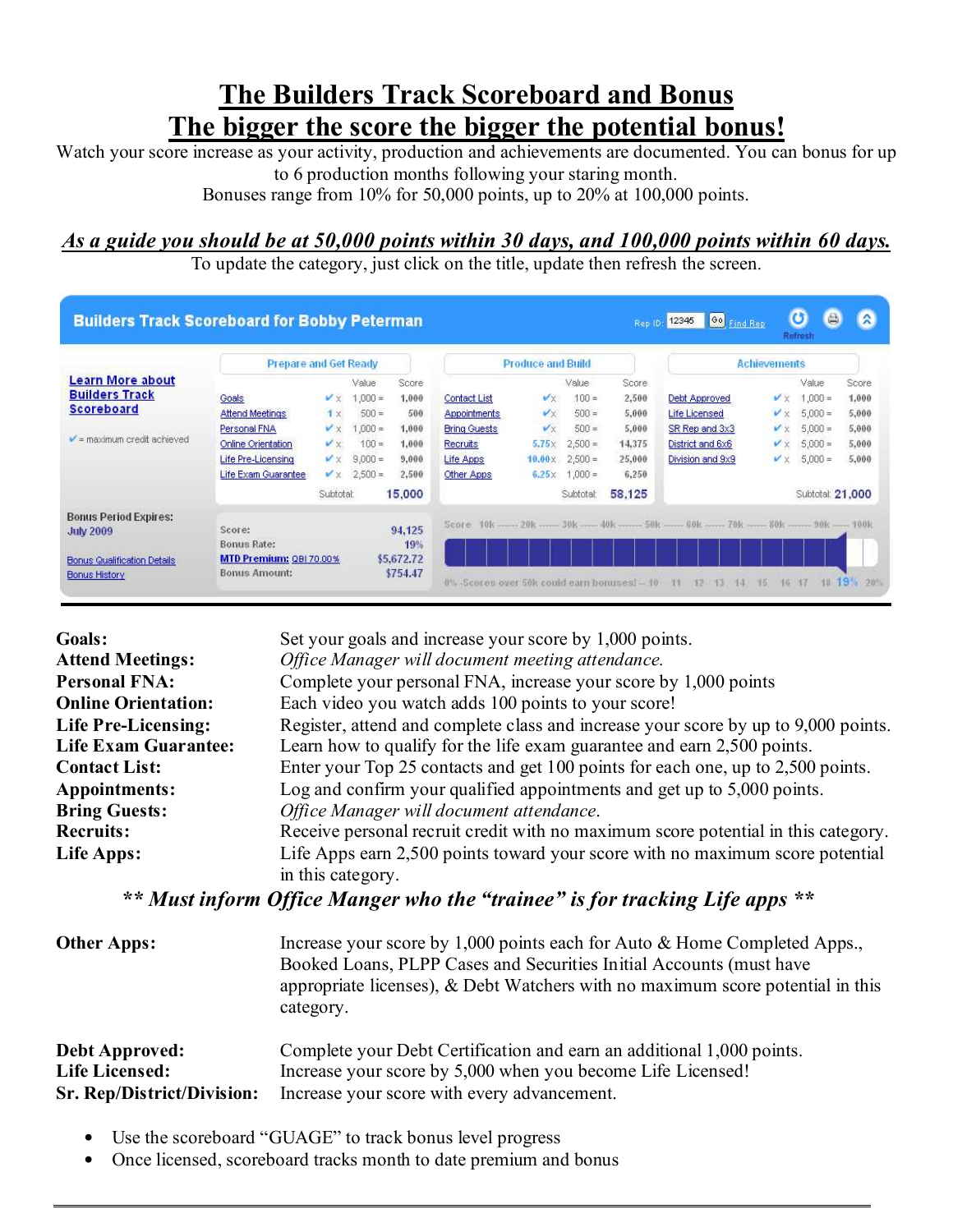### **PROMOTIONS**

#### **PROMOTION DEFINITIONS:**

| <b>Showing Up</b>        | Attend all Opportunity Meetings and Trainings.                                       |
|--------------------------|--------------------------------------------------------------------------------------|
| <b>Field Trained</b>     | Witnessing at least 4 Life Applications written in your market                       |
| <b>Licensed</b>          | Life Licensed                                                                        |
| <b>Direct</b>            | A person that is directly associated with you in excluding spouse/partner.           |
| Coded                    | License is registered with Primerica. This allows you to write business on your own. |
| <b>Builder's Premium</b> | Annual Premium (life app) $X$ Recruits = Builders Premium.                           |

What is a Team Captain?

A Team Captain is someone that does a minimum of 100,000 Team Builder Premium over the previous 3

months. Ex: Team Premium over the last 3 months is \$10,000 and Team Recruits over the last 3 months is 10.  $10,000 \text{ X } 10 = 100,000$  in Builder Premium. A Team Captain must re-qualify monthly to remain a Team Captain.

What is the significance of a Team Captain?

A Team Captain is someone that shows stability and consistency. We have found that those who:

1. Have 1 direct Team Captain average approximately \$10,000 in premium production per month.

2. Have 2 direct Team Captains average approximately \$20,000 in premium production per month.

3. Have 3 direct Team Captains average approximately \$30,000 in premium production per month.

#### **Senior Representative**

- 3 Directs
- Showing Up

#### **District Leader**

2 Directs

Field Trained, Licensed and Showing Up

#### **Division Leader**

 $\bullet$  3 Directs

- Field Trained, Licensed and Showing Up
	- 1 is a current Team Captain
		- 1 is Securities Licensed

#### **Regional Leader**

4 Directs

- Field Trained, Licensed and Showing Up
	- 2 are current Team Captains

#### **Regional Vice President**

#### 6 Directs

- Field Trained, Licensed and Showing Up
	- 3 are current Team Captains
	- Series 26 Licensed  $\bullet$

\*\*\*Please ask your trainer or the RVP for your Promotion Slips\*\*\*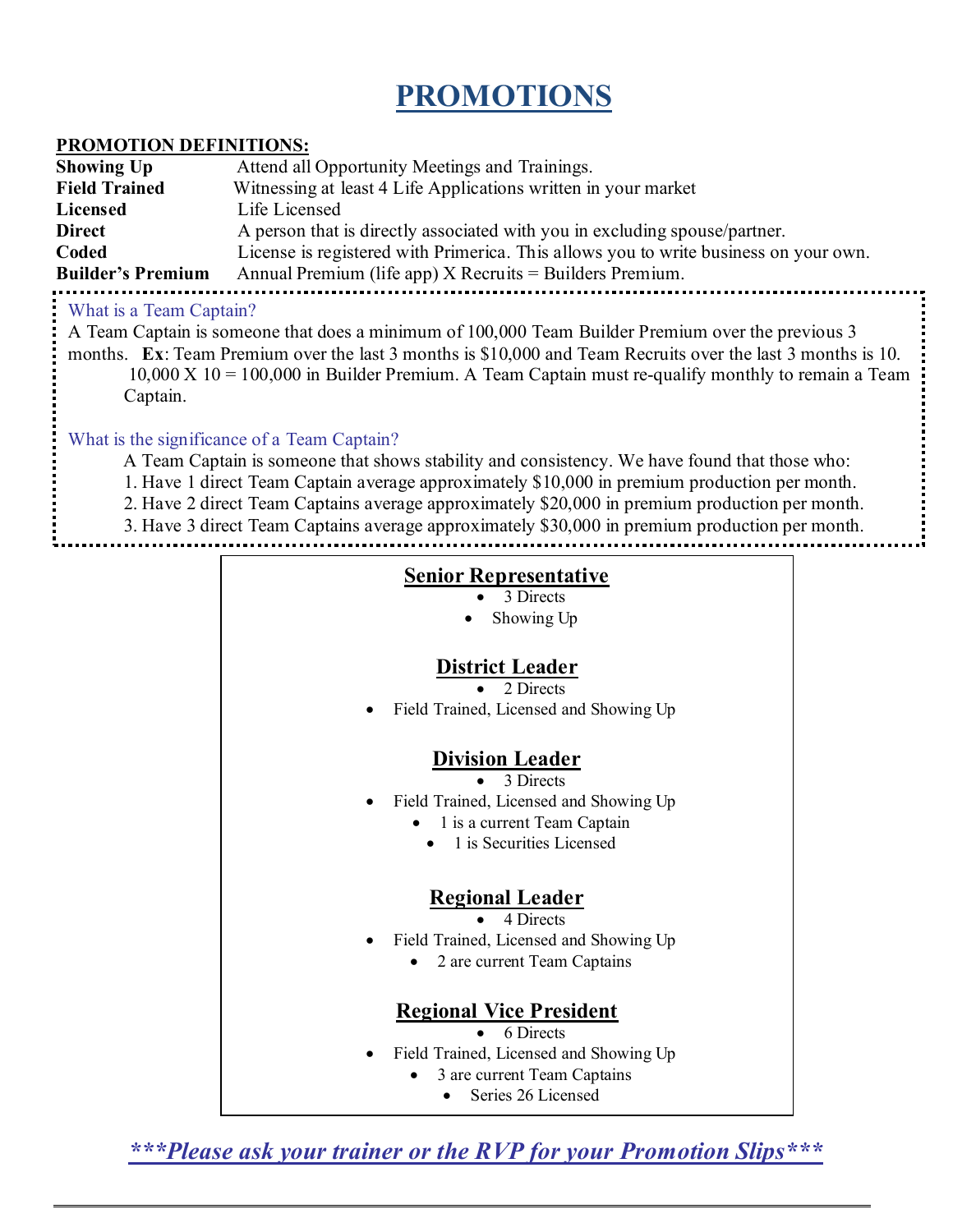## **Fast Start Award**

Achieve 50,000 in Builders Track Points (4 life sales must be included within the 50k points) in your first 30 days and receive \$100 Scholarship from your Field Trainer and a \$200 bonus for a Windows Based PDA from your RVP upon passing your life test. The life test must be completed within 45 days of IBA date.

Names of first 4 witnessed Life Sales:

| $\begin{tabular}{ c c c } \hline & & & \\\hline \end{tabular}$ | $2. \underline{\hspace{2cm}}$                                              |
|----------------------------------------------------------------|----------------------------------------------------------------------------|
| $\begin{array}{c c} \hline \end{array}$                        | $\begin{array}{c} \n 4. \begin{array}{ccc} \hline \end{array} \end{array}$ |
|                                                                |                                                                            |
|                                                                |                                                                            |
|                                                                | Date:                                                                      |
| RVP Signature:                                                 | Date:                                                                      |
| 'y Tamar<br>Treo<br>SF.<br>sol m                               | ۵<br>Ø                                                                     |